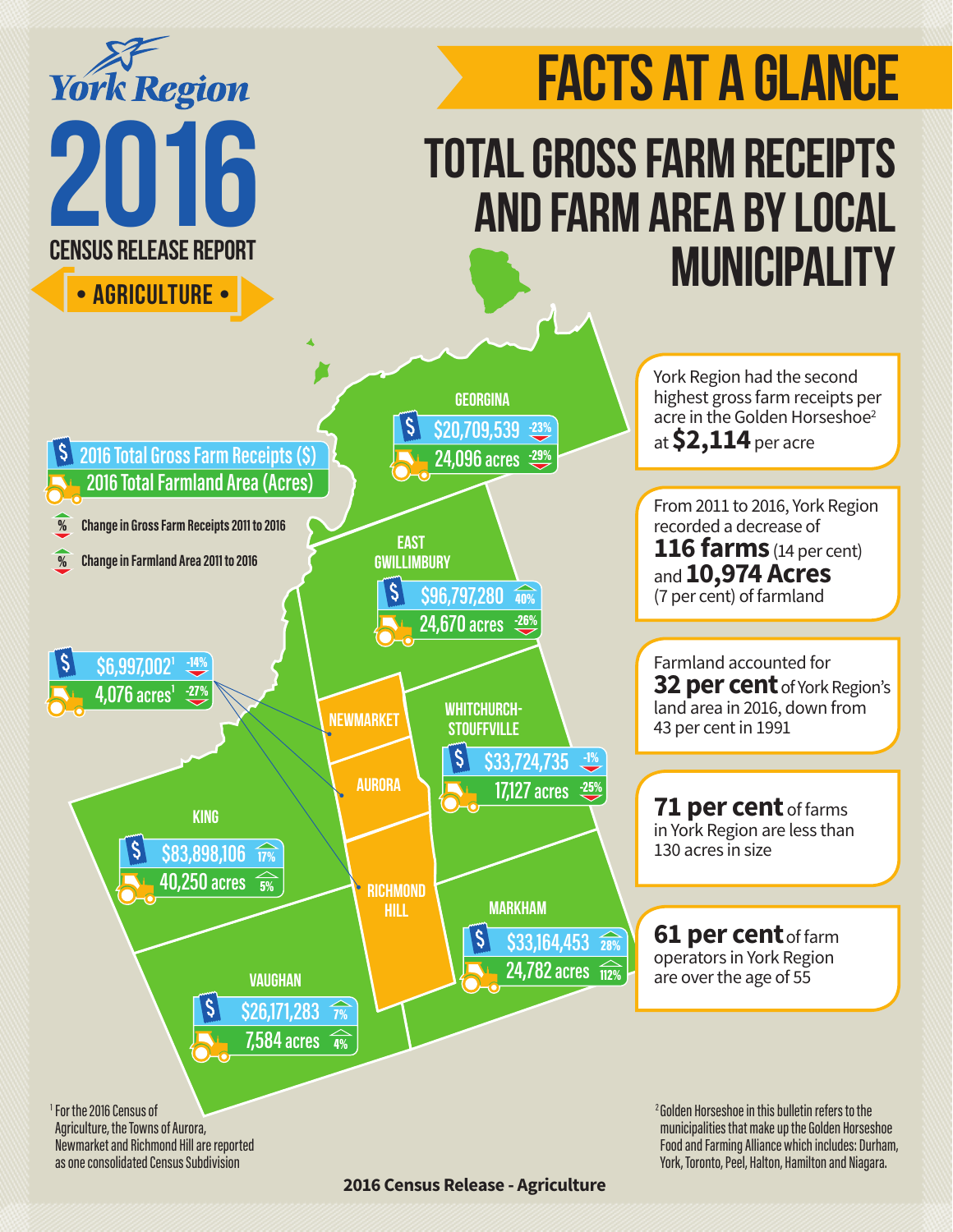

### 15 per cent of Total Farmlands in the Golden Horseshoe are in York region

### Distribution of farmland Across the Golden Horseshoe





2 **2016 Census Release - Agriculture**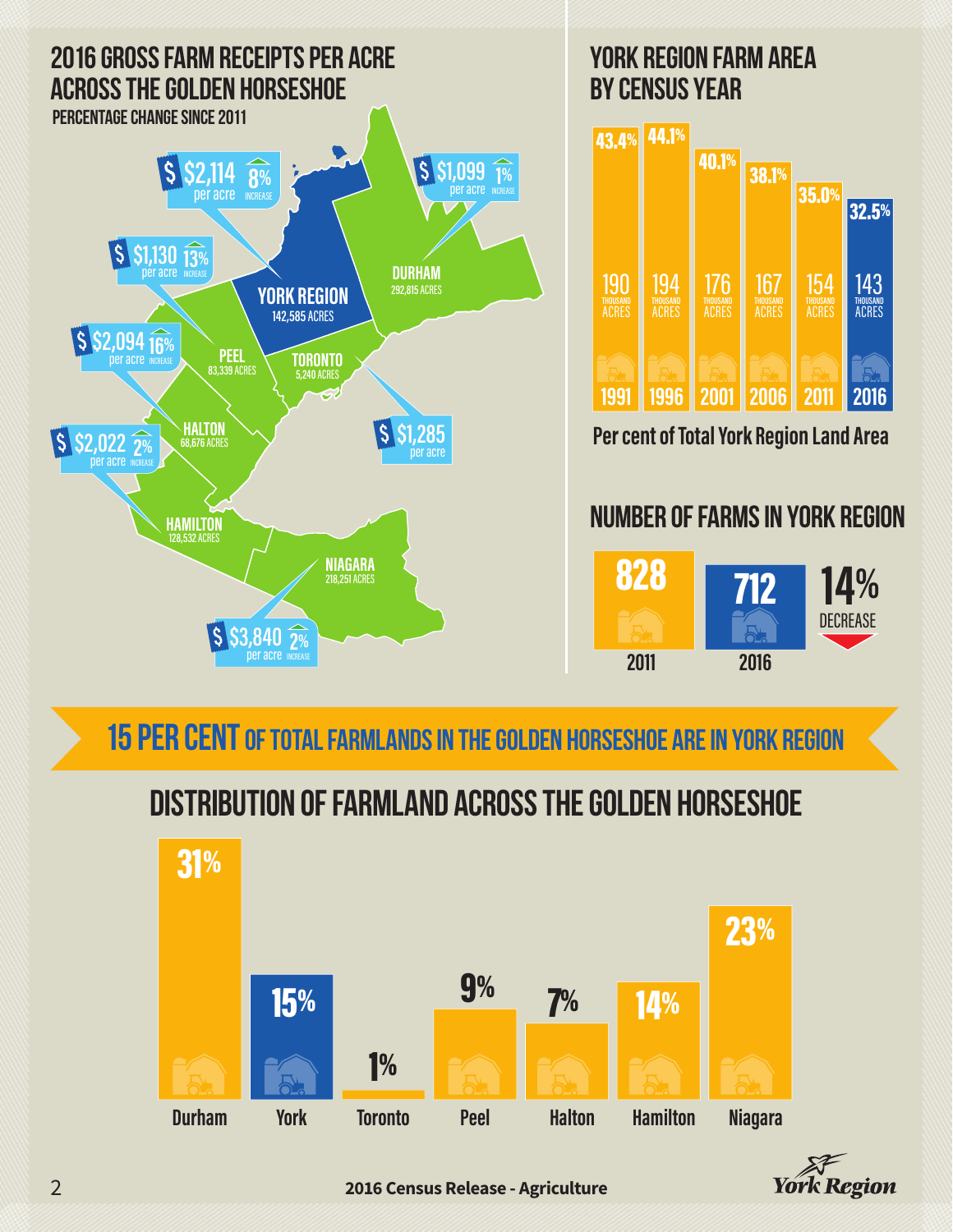

### York region Farms by Size FarmLand Uses in York Region



**53 PER CENT OF ALL YORK REGION FARM LAND IS RENTED** 

# York region Farmland Tenure



# York region Farms by Industry

### 22% **Other Animal Production Greenhouse, Nursery & Floriculture Oilseed & Grain Farming Other Crop Farming Vegetable & Melon Farming Beef Cattle Ranching & Farming Dairy Cattle & Milk Production Fruit & Nut Tree Farming Poultry & Egg Sheep & Goat Production Farming Hog & Pig Farming** 159 FARMS  $16%$ **15%** 106 FARMS  $15\%$ <br>104 FARMS 14%<br>98 FARMS **98 FARMS 3%** 25 FARMS 3% 20 FARMS  $3\%$   $1\%$  $1\%$   $\leq$   $1\%$ 1 FARM 8% 58 FARMS



## value (\$) of Top Commodities IN York region

| <b>Fruits &amp; Vegetables</b>     |               |                                            | <b>\$74,84M</b> |
|------------------------------------|---------------|--------------------------------------------|-----------------|
|                                    |               | <b>Floriculture &amp; Nursery \$25.11M</b> |                 |
| <b>Sod \$16,39M</b>                |               |                                            |                 |
| Other crops and livestock \$13.11M |               |                                            |                 |
|                                    | Corn \$9.9M   |                                            |                 |
| Soybeans \$9.38M                   |               |                                            |                 |
|                                    | Dairy \$8.05M |                                            |                 |
| Potatoes \$4.95M                   |               |                                            |                 |
| <b>Program payment \$4.63M</b>     |               |                                            |                 |
| <b>Sheep and Lambs \$1.71M</b>     |               |                                            |                 |

**Source: 2016 Census of Agriculture and Strategic Policy Branch, OMAFRA**